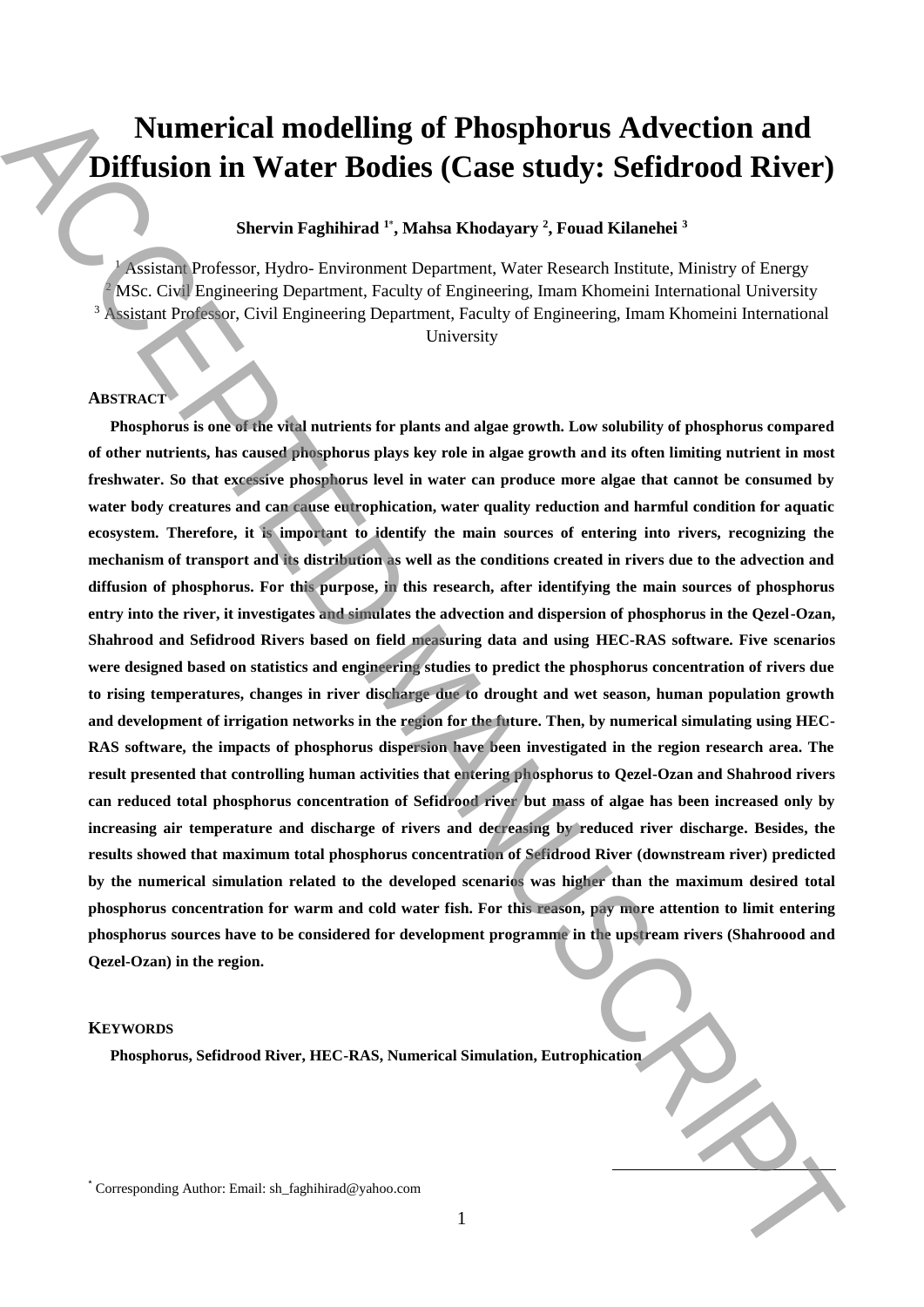#### **Introduction**

Rivers are one of the main sources of drinking, agricultural and industrial water supply in the present century due to factors such as; Overgrowth of population, human intervention in the environment, increase in demand for food, development of industries and agricultural products have undergone changes water quality [1]. The excessive entry of pollutants into rivers has adverse effects on aquatic ecosystems and river water quality. Today, one of the most water quality issues in the river environment is the eutrophication [2].

Phosphorus is a key nutrient in the growth of aquatic plants, algae and many microorganisms and is a vital element in producing energy from sunlight that can be used by plants [3]. The uncontrolled increase in the concentration of phosphorus compounds is directly related to the occurrence of the eutrophication in rivers. Many researchers involve to study of advection and diffusion of nutrients, phosphorus compounds in rivers and their accumulation in dam reservoirs by measuring, analytical and numerical modeling [4, 5. 6 and 7].

The present study investigates the advection and diffusion phenomena of phosphorus in Sefidrood River and its upper tributaries (Qezel-Ozan and Shahroud) in exists conditions and future development using numerical tools. Besides, environmental issues of excessive entry of phosphorus on alga and other biological indicators are discussed.

#### **1. The attitudes of study area**

Sefidrood Bozorg catchment in the general hydrological division of Iran is part of the Caspian Sea catchment and is located at the confluence of the Alborz, Zagros and Markazi mountains ranges. The area of this basin is equal to 59196 square kilometers, of which 75.4% are mountainous areas and 24.6% are plains and foothills. Parts of 11 provinces of the country are located within Sefidrood Bozorg catchment.

According to studies conducted in 2005-2006, the main sources of phosphorus production in this basin contain wastewater from aquaculture, agriculture (rainfed and irrigated), wastes from urban and rural population centers, livestock activities and industrial slaughterhouses leachate. The studies determine the proportion of activities on entry phosphorous load to Sefidrood, Qezel-Ozan and Shahroud River, 37% for pasture, 22% for livestock and 14% for agriculture and population respectively.

#### **2. Governing Equations**

The one-dimensional (1D) HEC-RAS water quality modeling capabilities have been used to support this research. Four water quality modules include the water temperature simulation module, general constituent simulation module (GCSM), and nutrient simulation modules (NSMI and NSMII) have been integrated into HEC-RAS. NSMI simulates aquatic algae, nutrient cycles, DO, CBOD with simplified processes and minimum state variables. The constituent transport model included in 1-D HEC-RAS is based on an advection and dispersion equation with additional terms to account for inflow boundary and kinetics [8]:

$$
\frac{\delta(\phi)}{\delta t} = -\frac{\delta(Q\phi)}{\delta x} \Delta x + \frac{\delta}{\delta x} [\Gamma A \frac{\delta \phi}{\delta x}] \Delta x \pm S \tag{1}
$$

where

 $v =$  volume of the water quality cell (m3)

 $\phi$  = concentration of a constituent (kg/m3)

 $\Gamma$  =dispersion coefficient (m2/s)

 $S=$  sink or source (kg/s)

For reasons of accuracy, efficiency, and stability, the QUICKEST–ULTIMATE explicit numerical scheme has been implemented for solving equation (1). The selection of the time step within the transport model must satisfy Courant and Peclet constraints.

#### **3. Results and Discussion**

First, simulation of phosphorus advection and diffusion in these three rivers (Qezel-Ozan, Shahroud and Sefidrood) in a 30-day period from 12 July 2005 to 12 August 2005 was carried out by the numerical model and the results were compared with field measuring at the same time. The results of the mathematical model had good accuracy. Then, the scenario development process was designed based on statistics and engineering studies to predict the phosphorus concentration of rivers due to rising temperatures, changes in river discharge due to drought and wet season, human population growth and development of irrigation networks for the future in 2040. Moreover the main context of discharge interest in the main context of discharge of the main context of discharge of the main context of discharge of the main context of discharge of the main context of the main context o

Results shows that the increase of 1℃ average temperature of Sefidrood catchment in the scenario has caused a slight decrease in the average orthophosphate concentration of Sefidrood River compared to its average orthophosphate concentration in base scenario (12July to 12August 2005). Besides, the average orthophosphate concentration of Sefidrood River is significantly affected by the amount of phosphorus entering its upstream rivers, especially Qezel-Ozan River.

Also, numerical results present that the increase and